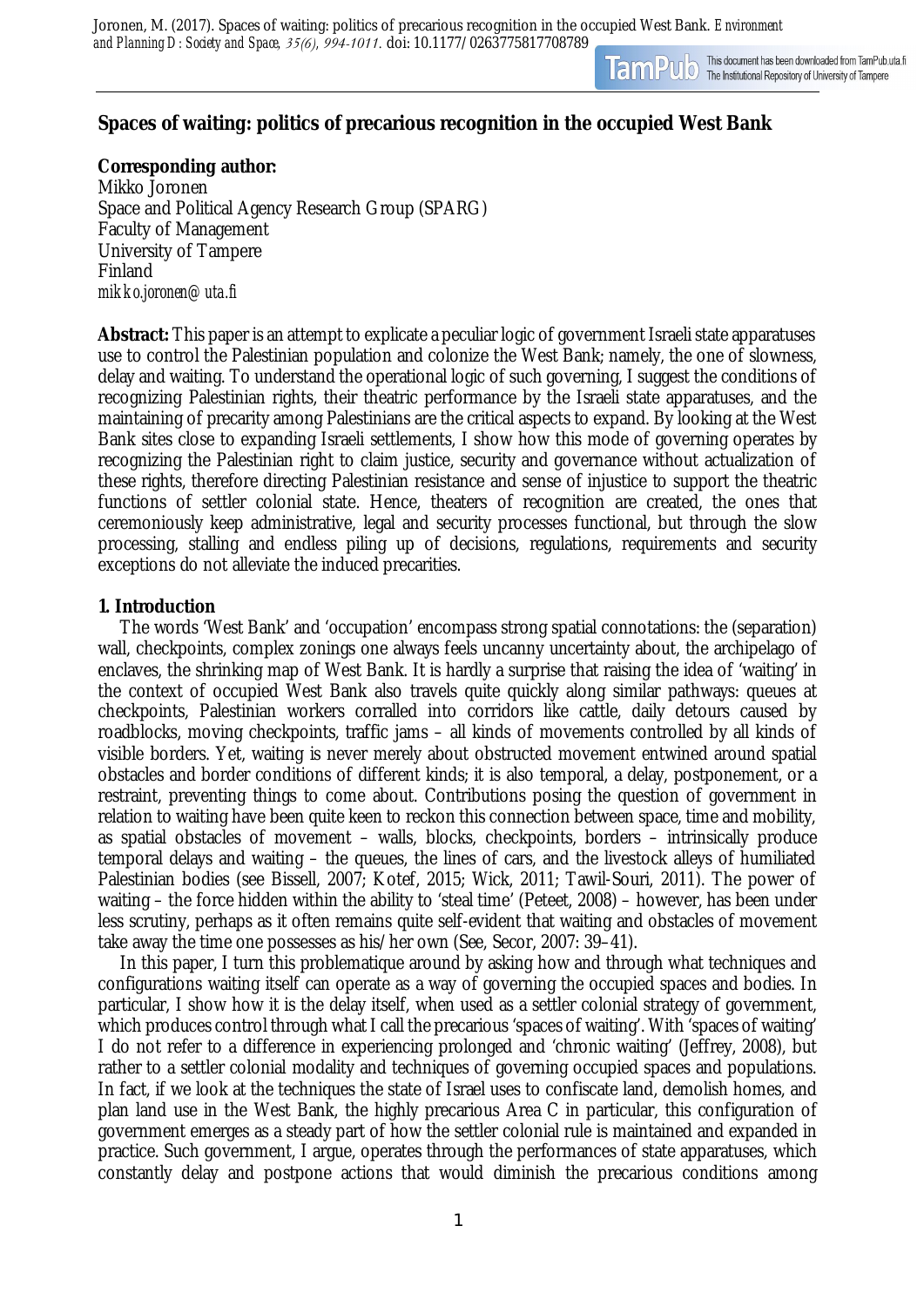Palestinian population, especially among those suffering the corollaries of the close proximity of Israeli settlements. These spaces of suspension operate as sites of administrative and juridico-political performances, which govern by stalling the implementation of Palestinian rights, so creating spaces that theatrically keep the state apparatuses operative in a manner seemingly peculiar to liberal states (cf. Khalili, 2013; Ram, 2013, 2015; Shalhoub-Kevorkian, 2015; Yiftachel, 1998). Here, the ones governed are not subsumed under the disciplinary and surveillance techniques (Weizman, 2007), nor turned into passive targets of oppressive powers (Parsons and Salter, 2008). Rather, their practices of resistance are recognized and directed to maintain the theaters of recognition, which by preserving the precarious position of the ones governed, normalize, maintain and strengthen the discriminatory structures of the settler colonial rule.

To explicate the techniques of this way of governing, I start the paper by closely looking at four instances (in two sites), where the legal and political 'right to claim rights' is recognized, but its actualization delayed, prolonged or denied. Although in many cases different Israeli apparatuses – military, legal and administrative – operate by supporting one another, in other instances the decision of one body (Israeli High Court of Justice, for instance) is prevented to actualize by the acts of other governing bodies (by Israeli Defense Forces (IDF) or Israeli Civil Administration (ICA), for instance). After looking at several techniques and events prolonging the already induced precarities of the occupation, I move on to discuss what I argue are the conditions intrinsic for their functioning as spaces of waiting: the configuration of the conditions of recognizability, the theatric performance of rights, and the inducing of precarity. Although there already exist relatively established discussions on the politics of precarity, recognition and performativity in the geographical literature, these discussions more often focus on the ways in which the marginalized, discriminated and precarious claim their rights via recognition, performative politics and/or the alleviation of precarity (e.g. Harker, 2012; Staeheli, 2008; van Wichelen, 2015; Vasudevan, 2014). By discussing the recent works of Judith Butler (in part three) and Mitch Rose (in part four), my aim is to show how these three conditions of waiting can be, and have been, used as means to govern and colonize land. In particular, I want to show how in the space of waiting an ambiguous site for a juridico-political performance is unfolded as a key element of settler colonial strategy, where the legal and political 'right to claim rights' is recognized without reduction of the precarity of the ones governed. The paper concludes by arguing that without alleviation of precarity and renunciation of settler colonialism, recognitions of these kinds merely end up reconstituting the subsuming settler colonial power relations.

# **2. Waiting the right that never comes: permits, procedures and legalities**

The argument put forward in this paper grows from the observations and remarks I have made during several fieldwork periods focusing on the manifold ways in which Israel governs and controls the Occupied West Bank.<sup>1</sup> Yet, more than anything, it grows from a sense of discontent and incongruity in several efforts to enforce Western theories of government, whether consisting of the 'politics of exception' or thanatopolitical strategies, all seemingly pertinent to complement a group of events unfolding in the stories told by West Bank Palestinians. These stories – as told by the locals and/or written down by me as ethnographic descriptions – seemed to resist the already known denouement the existing explanatory frameworks of governance were proposing, thus always leaving a sense of inexhaustibility and unarticulated residue floating in the air (cf. Griffiths, 2017). Herein, my aim is to start from these residues, asking what these unfit stories can tell us about the operations of settler colonial regime, its ways of governing the occupied in particular. I put together several such stories, forming them into a set of descriptions, which I further use to pave the way for a discussion of a mode of government they unfold: namely, the one based on precarious waiting of rights in the theaters of recognition. Rather than predefining a theoretical framework – an approach particularly

<sup>1</sup> Fieldworks were conducted between 2013 and 2016, and consisted of several methods ranking from ethnographic descriptions and policy document analysis to observations, interviews, research diaries and other relevant materials collected from the online sources, key actors (state bodies, NGO's, research institutes, UN), and from the sites under study.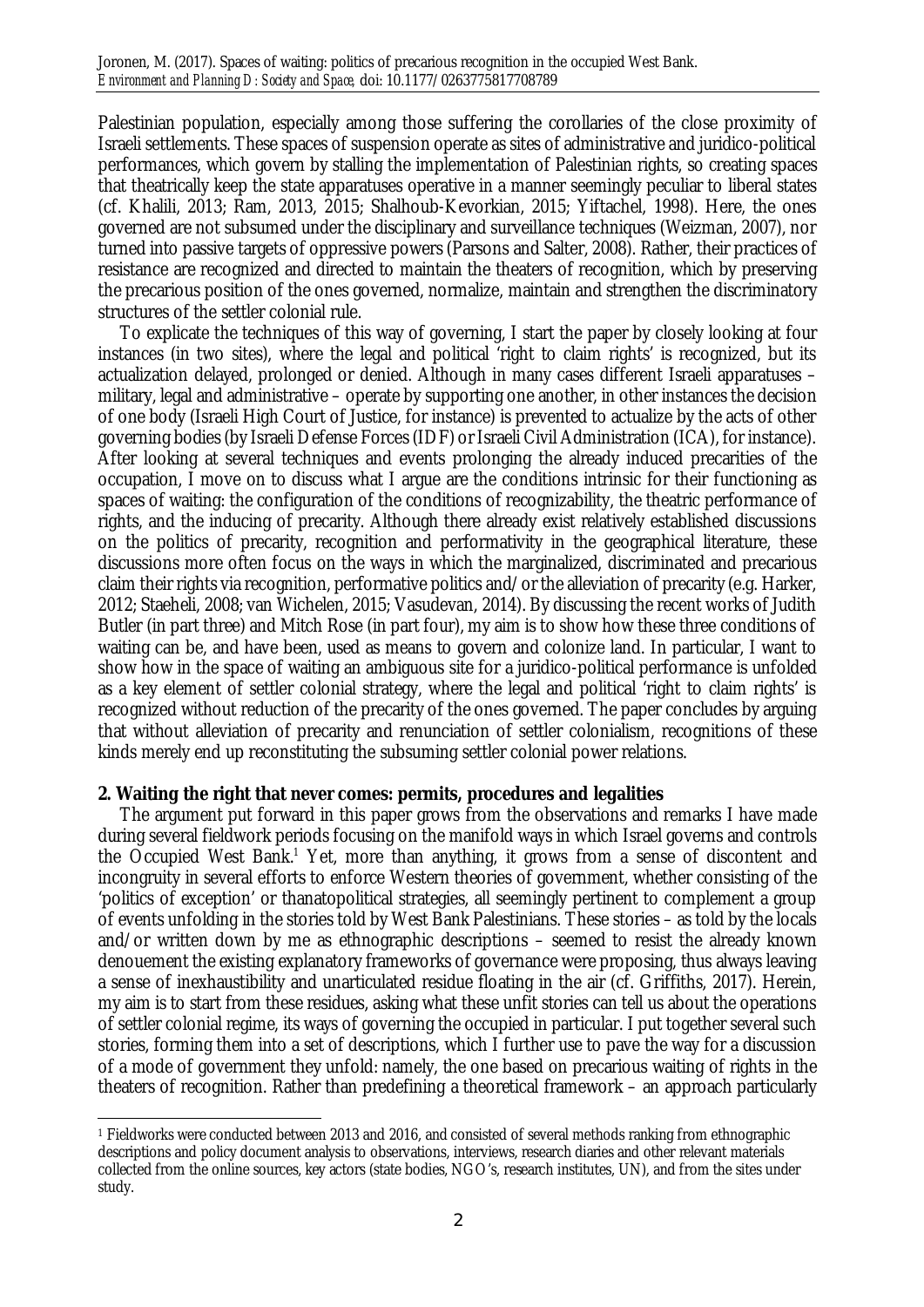problematic due to the dangers of ontological 'closures', 'path-dependencies' and 'colonial ways of being' (See Blaser, 2014; Joronen and Häkli, 2016; Sundberg, 2014) – the conceptualization of governmental logic(s) stems from the events these stories gradually unfold. Such acknowledgement of the 'stories of others' is not merely an ethical responsibility of the researcher, but indebtedness that brings our own vulnerability to the fore – that is, our fundamental reliance on the stories others tell (Rose, 2016: 12).

My first set of stories comes from the West Bank village of Tuqu', located approximately eight kilometers southeast of Bethlehem. Tuqu' (with four village centers) is one of the many Palestinian municipalities that since the Oslo Accords in the mid 1990s has been under the joint governance of Israeli and Palestinian authorities (i.e. classified as Area B). However, as is often the case in the West Bank, the agricultural fields and pastoral lands surrounding the village center remain in the severely vulnerable 'Area C', under the full Israeli administrative and security control (Area C consists of c. 87% of the West Bank territory; OCHA, 2014a). In fact, only 1.5% of Tuqu' is designated Area B, while 74.1% is Area C, the rest consisting of a nature reserve (ARIJ, 2010). The zoning itself was supposed to offer a temporary solution until Israel's withdrawal from the West Bank, originally scheduled for May 1999. Since then, however, Israel has used the grasp it gained from the mostly rural 'Area C' to offensively expand its settlement enterprise. This has also been the case in Tuqu', which today is surrounded by four settlement complexes with several outposts, some formed only recently (B'Tselem, 2014; Stahl, 2015).

It is May 2016, and we (me and my research assistant) have arrived in Tuqu' to interview the deputy mayor about the violence related to the close proximity and expansion of surrounding settlements. The taxi driver from Bethlehem is unsure about the exact location of our destination, but after few U-turns, narrow alleys and phone calls, we eventually arrive at our host's house. The mayor welcomes us, and gestures us into his living room to escape the heat. After formal compliments, a few surprise local guests quickly dropping by, and cups of sugary mint tea, I finally have a chance to ask about the problems Tuqu' has faced since my last visit in summer 2015. The mayor is consistent in his explanations of familiar developments – the continuing lack of opportunities to improve Palestinian living conditions, the constant denial of building permits, shrinking land area epiphenomenal to Israeli land confiscations, the destruction of olive trees, attacks accomplished by settlers, the illegal construction of settlement outposts, and the always-topical water shortage issues.

To show the current state of affairs, our host offers to take us to see the venues of former events, some of which I previously visited in 2015. We jump into the municipality jeep and head towards the agricultural road leading to the agricultural lands in the east. After some minutes, our guide slows down, as the road suddenly becomes uneven. I recall my last visit, when our guide stopped the car at this exact place in the front end of the agricultural road. The spatial patterns of settlements and outposts of Tekoa are still visibly present on our left side (Weizman, 2007), but the bulldozers parked on the right side of the road are now gone. The missing bulldozers remind me about the story one of the interviewees related in 2015. Accordingly, the municipality of Tuqu' had tried several times to appeal for a building permit for the distinctly poor-conditioned road we are now standing on. After years of waiting, the repair work, which had already gained funding from the EU via Palestinian 'Union of Agricultural Work Committees' (UNWC, 2014) and verbal permission from the Israeli authorities, could not be further delayed – especially as the road was the only one leading from the town center to the eastern agricultural areas, hence affecting the daily lives of several villagers. Only a few days after the construction was started, a group of settlers, secured by the Israeli military, came to suspend the work under the claim that it lacked the proper building permit; the soldiers also threatened the private constructor from Hebron, now gone with his machines, with the equipment distrain. A week later, the municipality received an official demolition order from the ICA (Israeli Civil Administration, a military body dealing with the civil population under occupation), to destroy the already repaired part of the road (See also POICA, 2015; UAWC, 2016). Curiously, the ICA responded to the situation almost immediately, but also ordered the municipality to return the road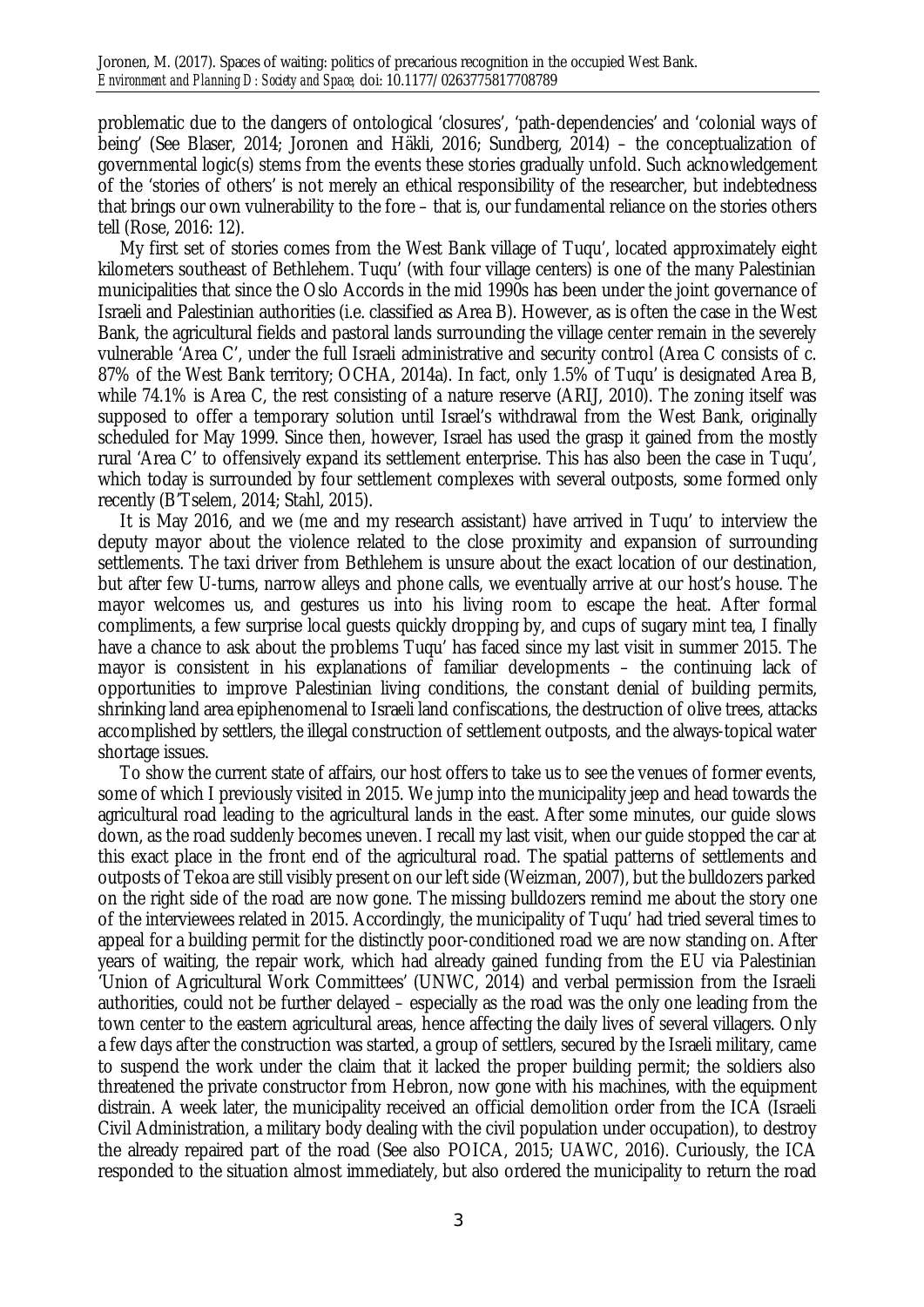to a poorer condition than it was before the development project. 'The settlement council even sent a complaint to the EU about funding the Palestinian road' our guide bridles when I ask about the year-old events, and continues: 'It is an old road, it is not like we are building a new one'.

Another municipality worker I interview the next day sarcastically laughs while showing me the original ICA demolition order (no. 181 239). 'Settlers even tried to sue the municipality', he says, 'because we want to repair an agricultural road!' Although the events seem to afford an example *par excellence* of the strategic role frontier settlements have, not only in expanding the territory of Israel but also in informal policing of Palestinians from the perched positions of hilltop settlements, all the interviewees seemed to be more worried about knowing what the next step(s) will bring about. Accordingly, the municipality is preparing a complaint about the demolition order for the Israeli courts, which they know to be an expensive and long process. Meanwhile, the bulldozers stay immobile and the precarious status quo remains.

On our way forward, the deputy mayor points out several sites of newly constructed wells. All 12 of them – some old wells, others built by farmers and shepherds working far outside the town water infrastructure – are now under a demolition order by the ICA. The formula keeps repeating: Palestinians own the lands (in this case privately), have original registration documents, apply for building permits, wait for a considerably long time, and when they finally repair or construct the wells, in this case with financial support from the EU, they receive demolition orders. 'Farmers are not fully funded by the EU', the deputy mayor adds, and continues: 'a water well, for instance, costs around 3000 euros, of which the farmer pays 25%. Demolition orders are not only about destroying the wells, but farmers lose their money'. Curiously, Tuqu' does have rich groundwater resources, but all water related development outside the regulated quotas purchased from the Israeli national water company are, almost without exception, denied by the Israeli authorities. According to the Palestinian Ministry of Planning and Administrative Development (2015: 11), West Bank Palestinians use an average of 76.4 liters of water per capita per day, although in Tuqu' the rate has been considerably lower – 45 liters per capita per day in the latest survey, with the actual consumption being as low as 27.5 liters due to water loses (ARIJ, 2010:14). This is not the case in settlements equipped with highquality water infrastructure capable of providing uninterrupted water supply enough to sustain swimming pools, agriculture, industry etc. with a daily average consumption of 240 liters of water per capita (Ewash,  $2016$ ).<sup>2</sup>

After passing through the olive fields, we arrive at a small hilltop, where a herd of goats crossing the road stops us, at precisely the right time it seems, as we have arrived at our destination of one of the oldest wells of Tuqu' still in use. After exchanging a few words with an old shepherd who had arrived to water his stock, we walk about twenty meters to look at a new road, which settlers, according to the shepherd, had only recently started to construct. Another hilltop, surrounded by a colony of houses, appears to be about half a kilometer in front of us. Its outermost buildings reach almost to the edge of Palestinian olive fields in the valley, which is not surprising, as the outpost we are looking at, the Tekoa D, is one of the many unauthorized colonies that reside partly outside Israel's own (illicit) settlement master plan (ARIJ, 2015; Levinson, 2015). In fact, Tekoa D was unilaterally established in 2001 by the families of two settler teenagers found dead in a cave a few hundred meters away from the current outpost location, and hence serves as a textbook example of the vigilantism settlers use to confiscate land without consequences.

Another interviewee, a former official of Tuqu' who during the turn of the millennium worked for the municipality, still clearly remembers the drama around the annexation of Tekoa D. Settlers from Tekoa had repeatedly tried to open a road to the hilltop, eventually hiring a private contractor to level the land for the caravans to move in. Residents of Tuqu' had responded by staying for several weeks on their lands to prevent the contractor from starting the construction work. 'One morning',

<sup>2</sup> Although water use restrictions are based on the shares made during the Oslo Accords, Oslo II (1995) promised Israeli withdrawal from the West Bank before the 1997 and the end of occupation in 1999 after the final agreement on refugees, *water*, settlements, and the status of Jerusalem (Fisk, 2007:420-440; Selby, 2003: 30-31). Obviously, these agreements have not been implemented, nor the water quotes updated to meet contemporary demands.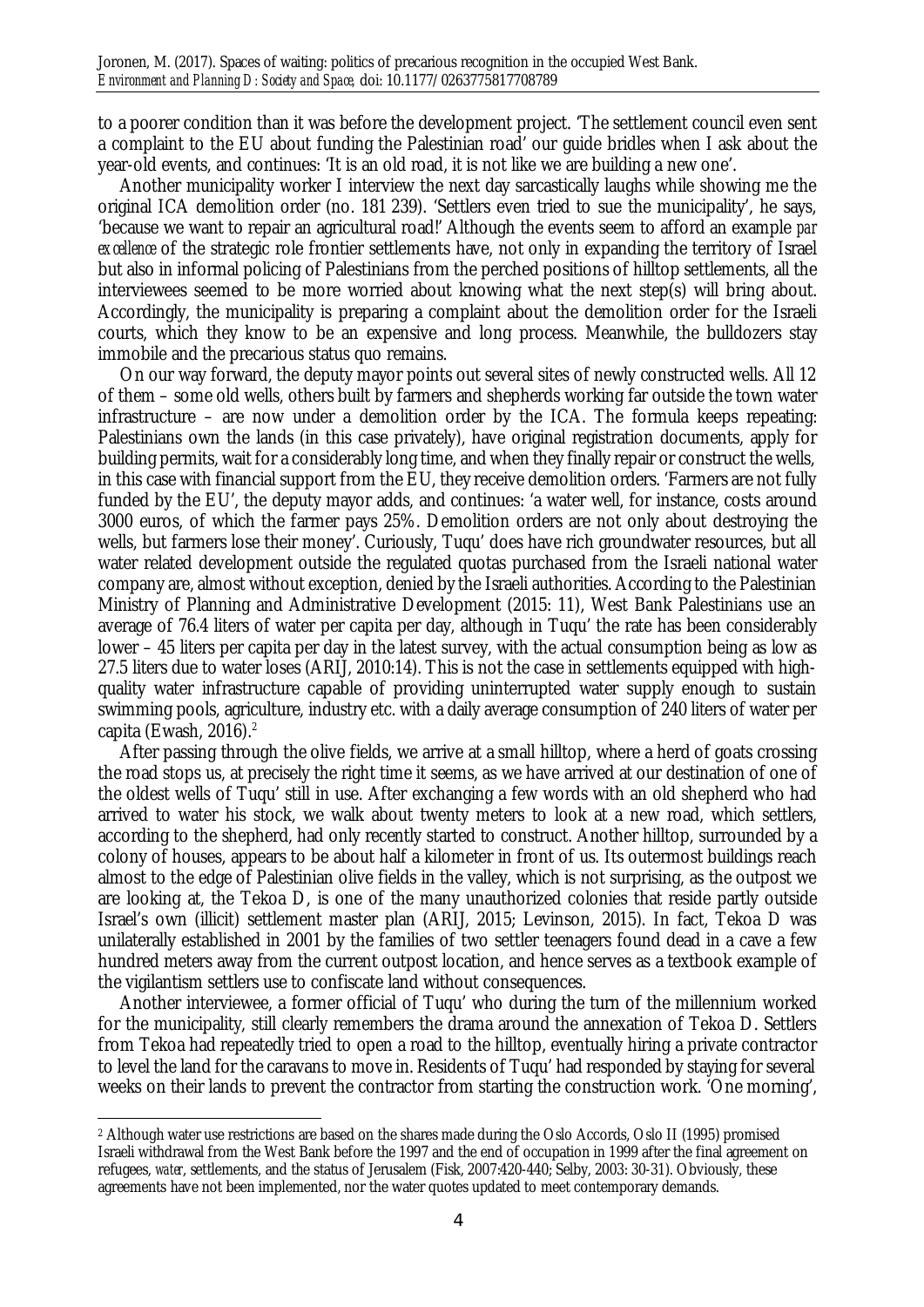the former official recalls, 'Israeli military put up a strict and tough curfew for the entire town'. It soon came out that two settler youths were found dead in a nearby cave. Dozens of Palestinians from Tuqu' were arrested and the village remained closed for three consecutive days. 'On the fourth day', the ex-official says, 'they released the people and stopped the curfew, and we discovered that settlers had opened up a road and levelled the area [of Tekoa D] – even the caravans were already there'.

With the help of the municipality, Palestinian landowners raised a court case against the settlers in the Israeli High Court of Justice. The claimants had all the required property documents, which the High Court of Justice also recognized as legitimate without further ado, thus ordering the settlers to evacuate the outpost structures immediately on the grounds that they were built on the lands legally owned by the Palestinians claimants. Since 2001, however, the outpost has been given an official representative, gained its share of settlement budget, and connected to settlement's electricity and water infrastructure, while its inhabitants enjoy the same rights as the other settlers (see ARIJ, 2015: 10–11; Lazaroff, 2015). 'The court may say something, but the government does the other', my interviewee says in frustration, referring to the fact that Israeli military never evacuated the outpost, but rather denied Palestinian landowners access to their lands because of 'security reasons'. Recently, Tekoa D has again become topical as a site of collective punishment. As compensation for the demolished Tekoa E – new outpost established in 2014 after the killing of three settler teenagers in Hebron, whose deaths served as a pretext for igniting the 2014 Gaza War (see Blumenthal, 2016; Joronen, 2016a) – settlers were allowed to start filing master plans for Tekoa D (Stahl, 2015: 27). Again, Tekoa D is gaining authorization from the deaths of settler youths, whose killings have no proven connection whatsoever to the Palestinian landowners, or anyone from Tuqu'.

A similar set of events unfolded during another fieldwork I conducted in 2015. A family, owning a farm surrounded by the settlements of Gush Etzion block near the West Bank village of Nahalin, had already started their legal and administrative struggle back in 1991, when the Israeli Military Court had declared their farmland as 'state land'. Israeli authorities had come to this verdict by leaning on the old Ottoman era Land Code (article 78), which Israel has for several decades used to justify land confiscation in the occupied West Bank. Before the Israeli occupation, especially under the Jordan rule, this Ottoman Land Code had ensured farmers' ownership of unregistered land after 10 sequential years of cultivation (despite possible cessation of cultivation or lack of original permits). Israel, however, saw an opposing interpretation, whereby any break in cultivation gives the state a right to confiscate unregistered land (Shalev, 2012: 28, 40–42). With this pretext, Israeli authorities were able to take advantage of the generational change in the farm, during which the farm activities could not be properly taken care of. In this particular case, the family did possess the original registration documents; yet, several efforts of the family to claim legal ownership to their farmlands were turned down. Finally, the family took the case to the Israeli High Court of Justice, which after several expansions and requirements for extra documentation of the original registration finally made a verdict in 2005 in favor of the Palestinian family. The land struggle, however, had already taken 14 years, during which time the family had not been allowed to build any infrastructure on their lands, nor repair the existing farm premises. This, including a roadblock set up by the military to the only road leading to the farm, had severely hampered the agricultural activity and the livelihood of the farm. Even today, the farm activities are managed without running water, electricity and proper road connection, while at the same time the farm has been continuously threatened by settler attacks, including outpost establishment and land appropriations held under the protection of the Israeli military. The family has only been able to eschew these precarious conditions with clever everyday practices, including the use of solar panels, arrangement of collective activities, or the construction of premises in caves and underground.

Given the fact that the Israeli High Court of Justice did recognize the family as the legal owner of the farmlands, it is curious that its verdict in 2005 brought hardly any relief to the precarities listed above. In fact, the legal recognition of the land ownership only ensured that the land registration process could begin. To start the process, a land survey of the farmlands was required, consisting of several phases from signature-collection to exact mapping – altogether a slow and expensive process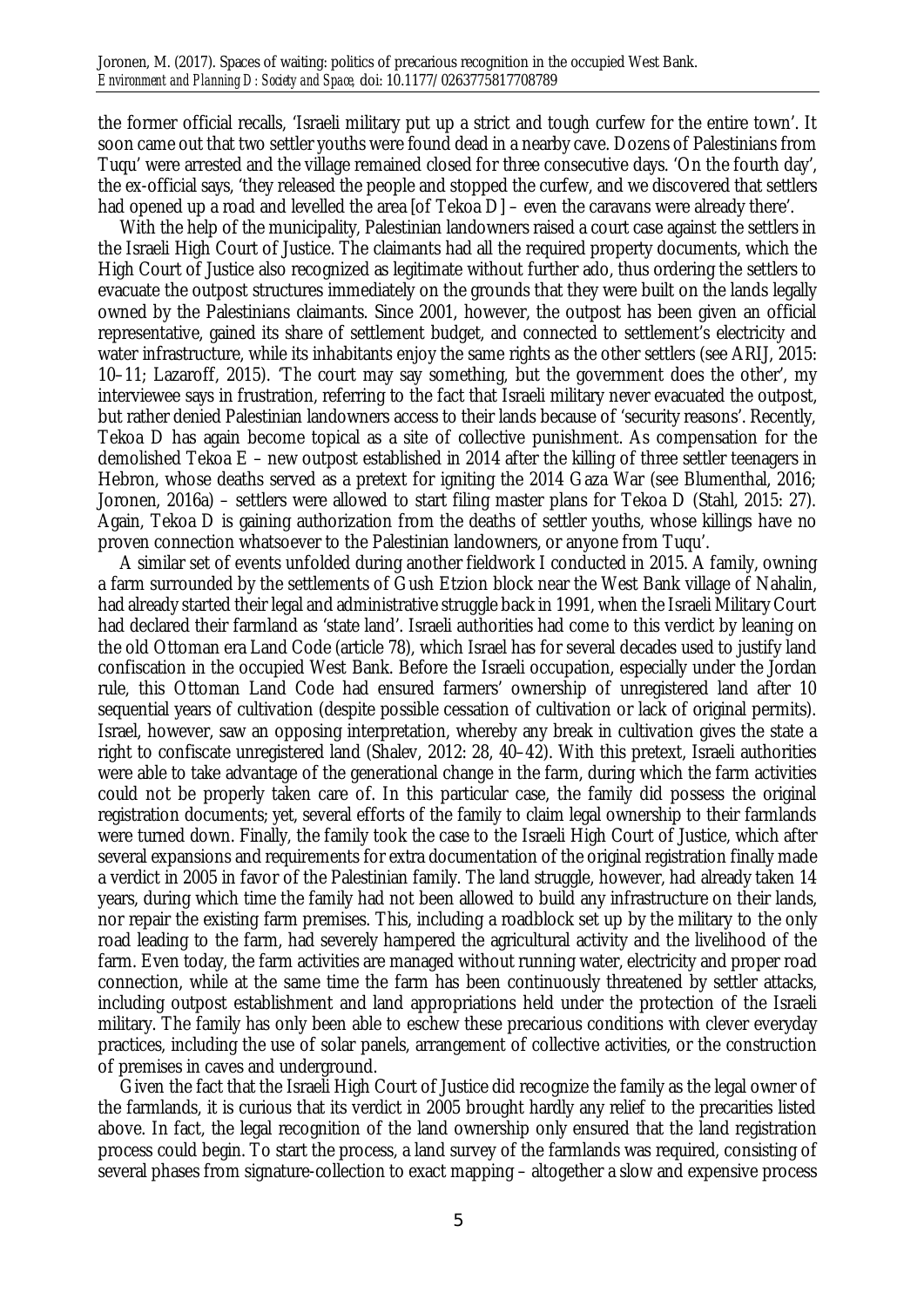that in most cases ends up in the rejection of Palestinian applications, as they hardly ever meet the conditions imposed by the ICA. In this particular case, the permit process is still ongoing and has already taken 12 years due to slow processing, additional documentation requirements, and several rejections. Again, no permits for the building of proper infrastructure for the farm have been granted for the family, while simultaneously several demolition orders have been warranted to the "unregistered" farm, most recently in December 2015. These demolition orders have not only been directed to the new means through which the family has been able to resist the precarious living conditions (e.g. to rooftops under solar panels, or premises built underground), but also to the premises built before the 26-year-long land struggle.

What makes the non-violent resistance of the family even more frustrating is similar to the situation we already saw in Tuqu'. Even in a case of successful land registration, concession for building permits is not guaranteed. In fact, the denial of Palestinian building permits, construction and the development of infrastructure has been Israel's long-term policy in Area C. According to OCHA ('United Nation's Office for the Coordination of Humanitarian Affairs in occupied Palestinian territory'), 70% of Area C in the West Bank is off-limits for Palestinian use and development, while in 29%, Palestinian construction is heavily limited, with only 1% of the land being allocated for Palestinian development (OCHA, 2014b, 2015).

As the allocation of land in Area C indicates, the practices discussed above are not restricted to a single farm in Nahalin, or one road in Tuqu'. Rather, they are a steady feature of controlling and colonizing West Bank in tandem with, but also despite, the legal decisions seemingly characteristic for the liberal-democratic states. These mechanisms of appropriation do not seem to base their power on the rule of the exceptions, which Gordon (2008:21), among others (see Lloyd, 2012; Ophir, et al. 2009), sees as central to contemporary Israeli controlling practices, particularly after the Second Intifada (Palestinian uprising 2000~2005). Instead, they ground their power on the combination of slow and offsetting regulatory, legal and administrative practices, which retain (and thus produce) the precarious spaces of everyday Palestinian life. Not only building permit restrictions, but also slow back-and-forth legal, bureaucratic and security procedures produce administrative performances and theaters of justice, which keep the Palestinian population waiting for the actualizations of their rights in precarious limbos of government. These techniques – sometimes overlapping, sometimes overcoming and negating the acts of other governing bodies – do not abandon Palestinian lives to the zones of exception (Agamben, 1998: 28-29, 64; 1999:155), but instead recognize the Palestinian right to have rights, simultaneously ensuring that the vulnerable conditions remain *prolonged*. As the road and well construction projects show, decisions on permit applications can be delayed or repealed without specific reason being given. While these events are yet to be dealt with in the Israeli High Court of Justice, court decisions do not guarantee reduction of precarities, nor implementation of Palestinian rights, as the events in Tekoa D and the farm in Nahalin show. Accordingly, there is a tendency in Israel's occupation for the Supreme Court orders to become constantly overturned by security exceptions (as the outpost establishment in Tuqu' underlines) or delayed by the slow and stalling administrative proceedings (as the farm near Nahalin shows). Together with delays, slowness and postponements, exceptions are hence an integral part of the theatric scenes of justice that maintain precarities by denying the implementation of Palestinian rights. Yet, it is precarity, as the next part shows, which operates as a galvanizing point here: in the 'spaces of waiting' precarity is prolonged, induced and strengthened by the overlapping and overturning ways of state-produced recognitions.

### **3. Politics of waiting: Precarity, recognition and performativity, revised**

The seemingly endless piling up of successive and often counteracting legal, administrative and policing processes, it can be argued, is in itself a modality of government grounded on state performances, where the legal and political right to claim rights is recognized, but the enforcement of rights delayed, kept pending or prevented. As a logic of government, such delays contain a number of techniques, including requirements for extra documentation, additional high cost procedures,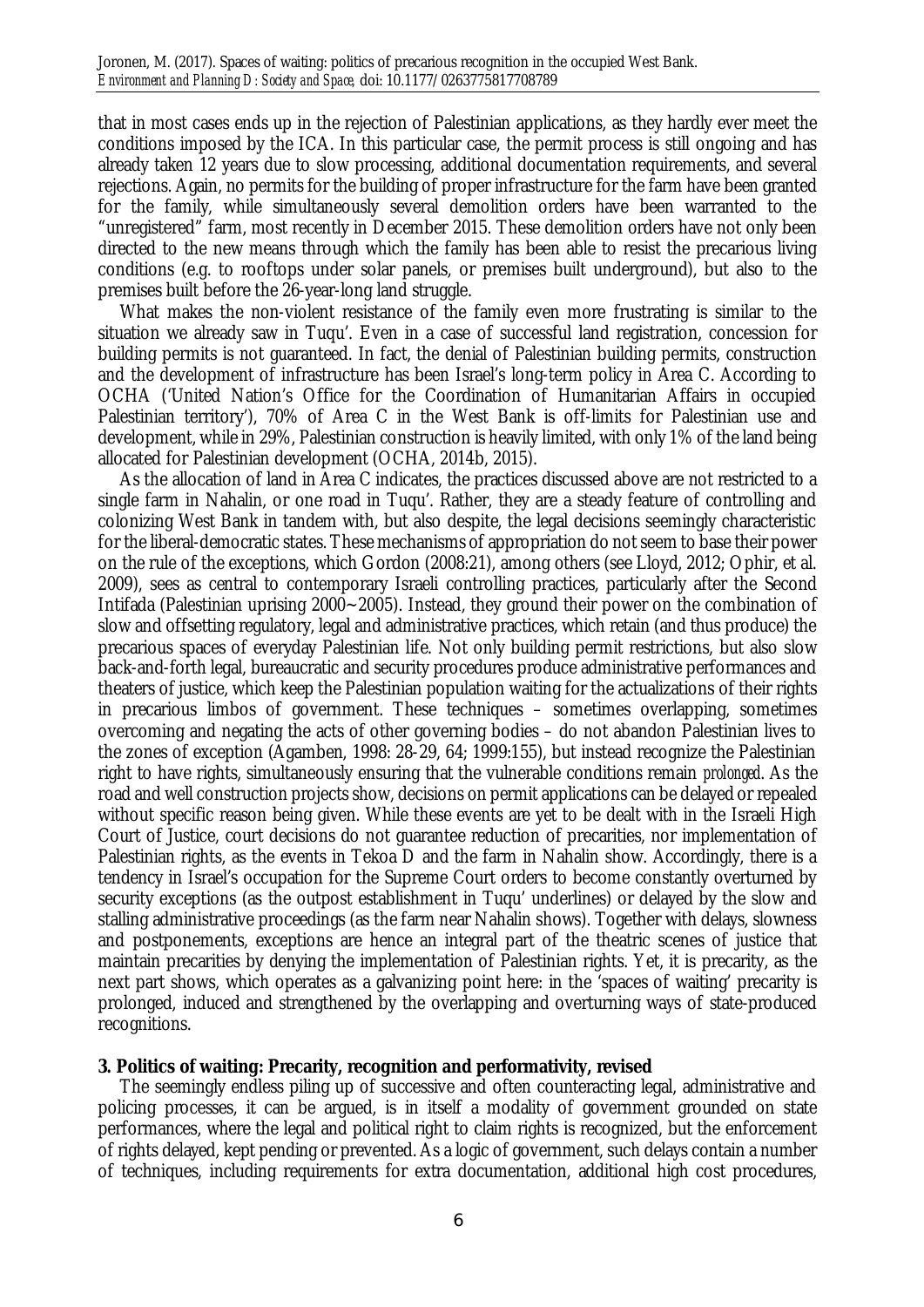building restrictions, security limitations or demolitions during pending applications, which all maintain and prolong vulnerabilities among the ones governed, while simultaneously ensuring their legal rights are ceremoniously recognized and kept alive. Such performances cannot be considered as mere corollaries of bureaucratic slowness (Auyero 2012): not only have some reactions of Israeli state apparatuses been remarkably quick (when strategically wise), but also the postponement itself is part of a broader trend evolving since the Oslo Agreements. As Ghazi-Walid Falah (2005: 301) has shown, by deciding not to decide on the thorniest issues – on the status of East Jerusalem, the fate of Palestinian refugees and the settlements in the West Bank – these postponements of Oslo have eventually turned into 'a strategy of stalling', coupled with a 'colonizing race for acquiring more and more territory to create irreversible geographical reality of expanded settlements' (see also Amir, 2016). Although I agree with Falah, my aim here is not to look at the implementation of settler colonialism or the strategy of stalling against the geopolitical backdrop. Instead, I will look at the spaces of waiting at the level of everyday life, focusing on three elements – precarity, recognition and performativity – and the way they come together as a means to govern and colonize.

Certainly, several established vignettes already exist within the literature dealing with the manifold aspects of *waiting* (see Creswell, 2012). Bissell (2007), for instance, has looked at the ways in which waiting is embodied to (im)mobility and (in)activity, while the central role 'waiting' plays in the experiences of refugees and asylum seekers, particularly as they grow from the stalled politics of detention and protracted refugee situations, has been widely discussed (e.g. Darling, 2014; Hyndman & Giles, 2015; Pascucci, 2015). Another body of works has made the role of waiting in governing its centre of foci, concentrating on the 'bureaucratic waiting' on the one hand, and the 'durative waiting' in the disquieting limbos of liberal managerialism (where everything is under constant and confusing reforms) on the other (e.g. Jeffrey, 2010; Povinelli, 2011). Though affording valuable insight on how waiting can manifest itself in government, constant reforming is unlikely to be the crux here, albeit policy changes and hardening administrative requirements do occur, especially during the processes that last for several decades. Surely, the continuous transition from one slow process to another can itself function as a technique of government, which subjects the ones governed to limbos where no significant improvement takes place. As Auyero (2012: 9, 19) aptly holds in his study of Argentinian shanty residents, waiting is not just something bureaucracy breaths and the poor internalize (for instance, when patiently complying with arbitrary and unjust requirements just to avoid making troubles); waiting also creates the subordinate by producing and maintaining uncertainly among the precarious. Transitions, reforms and bureaucratic slowness may thus play a significant role in constituting 'spaces of waiting', but only as singular techniques of implementing its logic of government. That is, the logic of granting Palestinians a right to claim their rights without fulfilling the recognized entitlements or removing the precarities of the occupied.

Since the essays published under the title *Precarious Life* (2005), Judith Butler has elaborated the notion of *precarity* specifically in relation to social and political ontologies producing, distributing and framing the real-life precarities in manifold ways (see Kearns, 2013). As fragile, perishable and precarious as life always is, its precarity is never evenly distributed, produced or maintained among the living, but prone to political and social framings of different kinds. These frames anchor their power to the practices that distribute precarity among bodies, spaces and populations, in some instances by separating the life worth of protection from those considered to pose a mere threat to secured life, while in other cases protecting the 'valuable' and 'livable' life with less precarious administrative, legal and political covers. However, as Butler (2010) explicates in *Frames of War*, precarity is not only constituted in close relation to social and political conditions of grievable (and so livable) life, but also manifests a general condition of all living: their inherent precariousness, frailty and finitude. Here Butler expands the sphere of precarity significantly beyond the analyses limiting the term to a certain, now in many ways globalized modes of production first emerging in the post Second World War Europe (e.g. Standing, 2011). Butler's discussion, however, does not exclude such analyses of precarization (See Lorey 2015), nor simply turns historically and spatially specific concept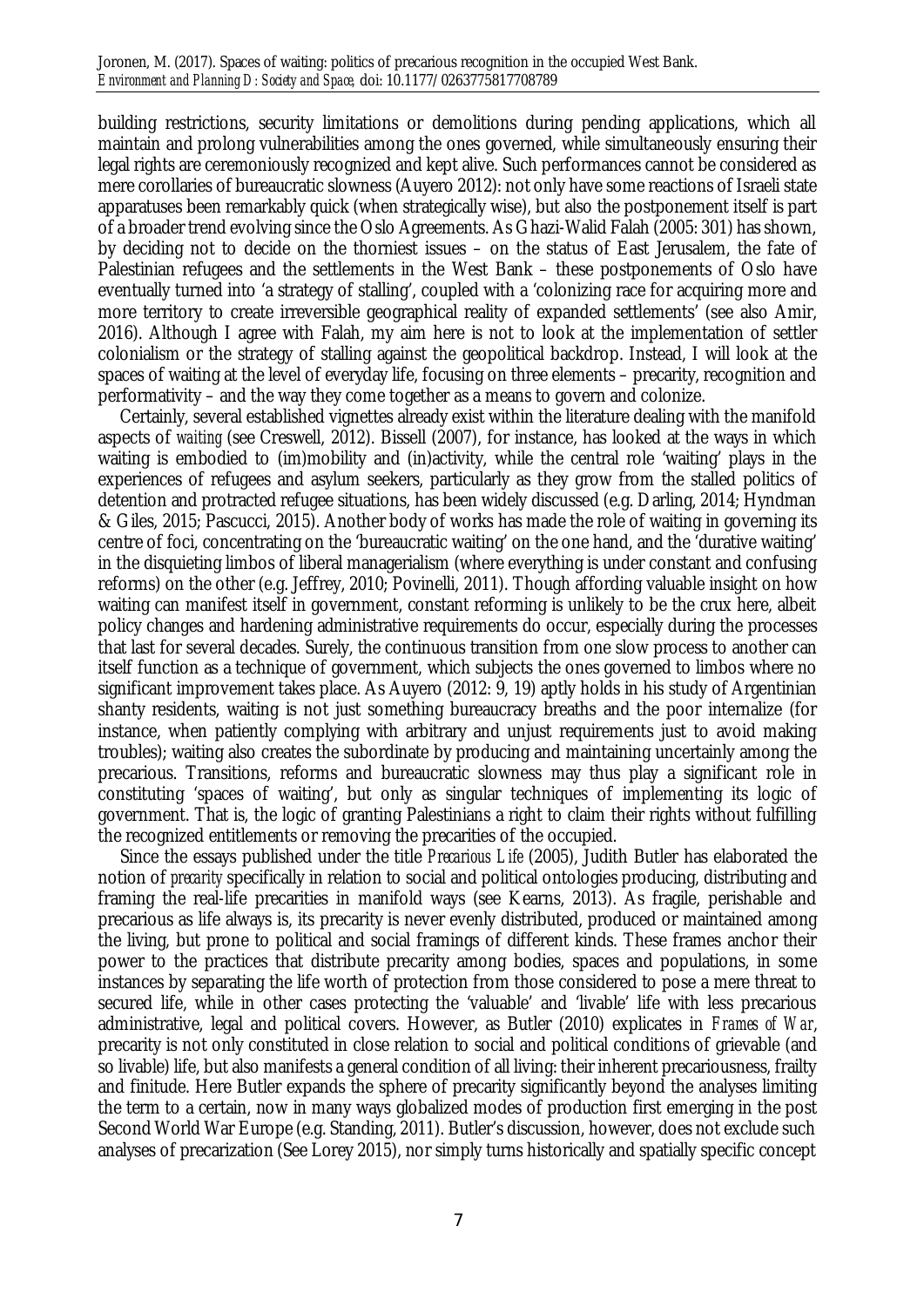to a universal one (See Oliver 2015).<sup>3</sup> Instead, precarity denotes an ontological differentiation of life, where the general *precariousness*, frailty and finitude of living (whether human or not) emerges *through* the politically and socially induced frames of *precarity*. In spite of the historical and spatial specificity in framing precarity, precariousness is never limited to instances of its production, whether these instances consist of Eurocentric modes of production or new global class structures produced by neoliberal policies (Standing, 2011: 7-12). Instead, the frames of precarity constitute 'political ontologies', which use the precariousness of life as an instrument of government in ways that are spatially, historically and socially manifold (Joronen 2016b: 96).

 Considering the general character of precariousness, it is no wonder Butler has recently turned her focus from the frames of vulnerability (i.e. of governing) to the acts of the vulnerable (i.e. the governed), particularly to the role 'performative politics' plays in 'claims of the precarious' for recognition and rights (Butler, 2015: 33–34). In addition to the ambiguity between 'life as precarious' and the 'framing/production of precarity', the recent work of Butler underlines another ambiguity, located between the 'frames of government' (that make certain bodies more precarious than the others), and the 'resisting bodies' (that aim to alleviate the precarities imposed upon them) (See Butler, 2016; Hammami, 2016). For those in a precarious position, however, the performative power of (assembling) bodies may be the only way to claim rights or question the discriminatory power relations. Although to some extent the operations of the state also need to be performed, those in power always have options to govern by other means than by performing (Butler, 2015: 8–10; Butler and Athanasiou, 2013: 99–102).

With regard to events in Tuqu' and Nahalin, this dynamic of *performing* seems particularly complicated. In them state procedures are not ritualized ways of everyday confirmation that the state apparatuses need to maintain their power effectively (Hansen and Stepputat, 2005:7). Rather than implementing the rights, which the settler colonial state itself recognizes Palestinians to have, such state performances create spaces of waiting in the midst of processes they keep operative. These performances thus represent themselves as agents of a right-recognizing state, which on the one hand confirm the Palestinian right to have rights, but on the other do not allow these rights to become actualized in a manner that would alleviate the precarities induced by the occupation. Such acts are *theatrical*, not in a sense of making the systematic production of settler colonial rule somehow 'unreal' or 'ineffective', but in a sense of masking the settler colonial project into just administrative and juridical processes recognizing the Palestinian right to claim rights. As Povinelli (2011:79) writes in another context, such 'bracketed recognition' is not a counterforce of camouflaging, but 'one mode of apprehending the other […] alongside espionage and camouflage'. With theatricality, I thus refer solely and exclusively to this performance of accepting, which masks the settler colonial occupation and its ways of maintaining violence, oppression and precarity by liberal means often silent and far from hostile in their first impression. Theatricality hence need to be understood in relation to settler colonial recognition and production of vulnerabilities – as a way of recognizing without an implementation of rights; as a way of active governing without a change in the precarious conditions among the ones governed.

One cannot assume a mere recognition of rights thus guarantees political indiscrimination and liveable lives. As several authors (i.e. Daigle, 2016; Oliver, 2015; Povinelli 2011) have also acknowledged, recognition may consist of performative functions that ensure precarious conditions abide among the ones recognized. It is precisely for this reason one should separate *recognition* from the conditions of *recognisability*. While recognition itself refers to a particular practice or act of recognizing certain groups, bodies and populations (i.e. to inclusion and exclusion), the conditions of recognisability operate at the level of ontology, by framing the ways of recognition, in this case

<sup>3</sup> Strictly speaking, vulnerability, as it grows from the fundamental frailty and finitude of life, does not pose a metaphysical statement (about what life *is*). It rather acknowledges life's perishability – of what life may lose, including itself (i.e. that life *is no more*), hence denoting a lack and absence rather than a substance (Joronen & Häkli, 2016; Rose, 2014; cf. Povinelli, 2011: 106-108; Oliver, 2015).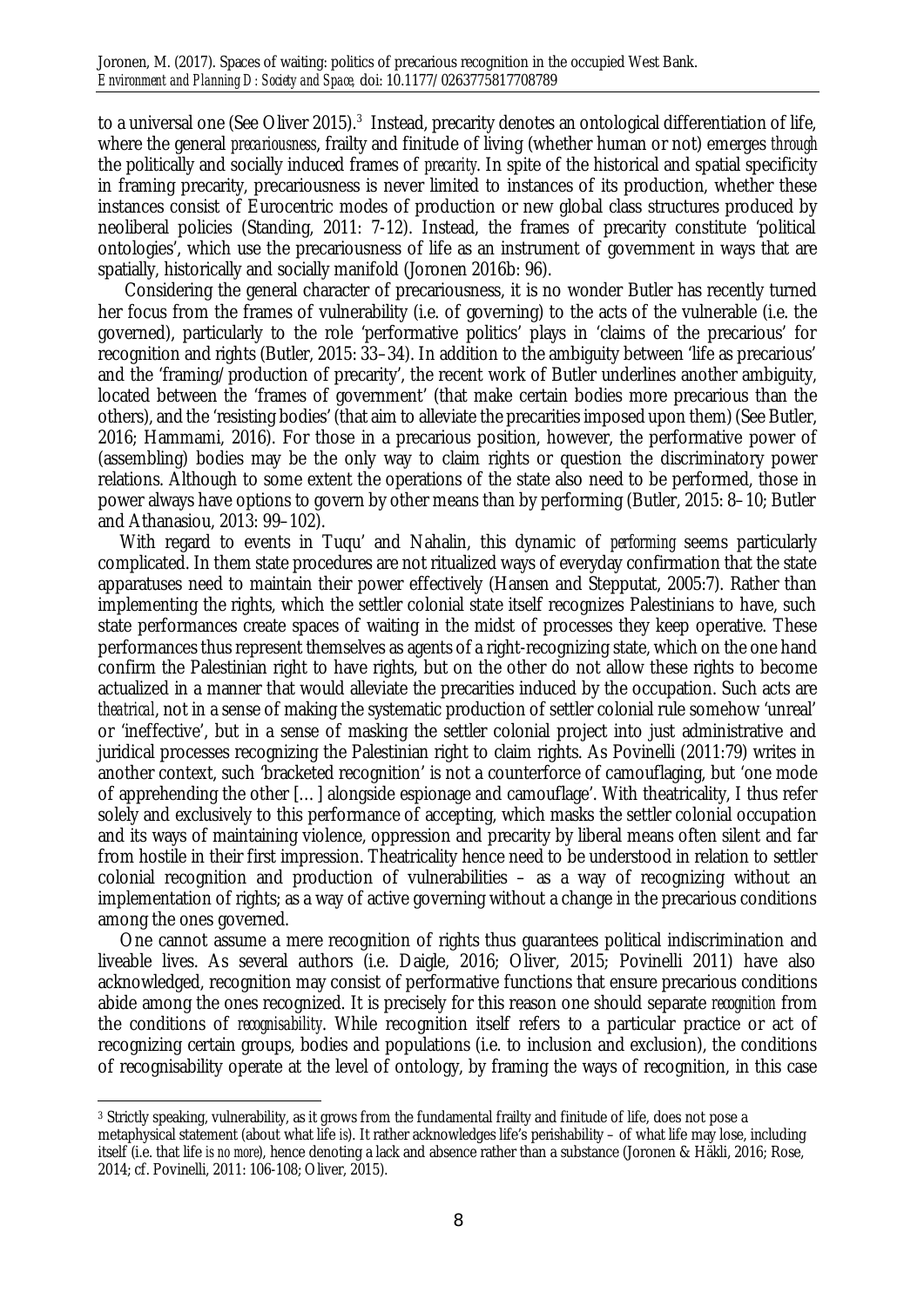Palestinians living on the lands into which Israel aims to expand its settlements. A mere focus on practices of recognition hence remains blind to those general conditions, norms, conventions, categories and frames of recognisability that make possible the acts of recognition (Butler, 2010: 4-5; ; Povinelli, 2011: 77-78).

It is hardly a surprise in a context of violent military occupation that recognisability contains border conditions strong enough to prevent alleviation of Palestinian precarity, not only culturally (Harker, 2012) but also juridico-politically (Joronen 2016b). In other words, recognition is not merely a cultural category of exclusion or inclusion, but a juridico-political demarcation of distinction, which structures theatrical performances conducted by different state apparatuses. These apparatuses thus enact and perform certain political distinctions without necessarily naming them as such. This silent demarcation manifests itself, for instance, in the vast difference in the ways in which state apparatuses treat Palestinian and settler populations with regards to law, administration, sentencing, arrests, interrogations etc. (see Falah, 2008; Joronen, 2016b; Khalili, 2013; Smith, 2013). It is not only the assemblages of subsumed bodies then, as Butler (2015: 83) writes, which may exercise 'a right that is no right' (i.e. to perform a right that they lack); also state apparatuses do so as means to govern (i.e. by recognizing and performing rights without implementing them).

To be sure, Butler does refer to a 'theatrical self-constitution' of state apparatuses, including the 'performative forms of power' and the ways of 'partial recognition' they may entail (Butler, 2015: 6, 85), while also arguing that recognition and precariousness do not presume one another, as precarity is not necessarily addressed in recognition, nor recognition the only (or the best) way to register or alleviate precarities (Butler, 2010:13). As Oliver (2015: 479) adds, it is not only the 'vulnerability of the others' that is exploited 'in the situations of oppression, torture and domination', but also the 'recognition of vulnerability' can itself 'enable most brutal violence'. Indeed, it is not the need to alleviate the precarity of the Palestinian population that is recognized in the theatres of governance, but the general right *to claim* rights. The settler colonial apparatuses legitimize their operations precisely by recognizing the occupied bodies, at the same time affirming that the precarious spaces of occupation remain. Such a way of recognizing does not lead to a reconstitution of precarity, but rather grows from the structural conditions of recognisability, which lean on the settler colonial aim to control and inhabit the 'maximum amount of land with the minimum presence of the natives' (Salamanca et al., 2012:1–2). Under the settler colonial conditions of recognisability, recognition of the right to have rights turns to a theatrical performance of rights, which does not reconstitute, but reinforces precarities of the occupation through the spaces of waiting it so establishes.

### **4. Theaters of recognition: performing rights, maintaining precarities**

As the discussion above shows, the 'spaces of waiting' consist of theatrical performances through which the settler colonial state apparatuses maintain precarities among the occupied population. The crux here, however, is not the way of acting 'from' or 'against' the precarity (Butler, 2015: 58), but the way in which the theatrical nature of state performance affects the relationship between recognition and precarity on the one hand, and the way in which 'acting from' and 'acting against' precarity are both captured to support the theatres of recognition on the other. As the first point underlines, instead of recognizing the need to alleviate precarities, these state performances maintain, induce, improve, and prolong precarities among Palestinians, particularly among those dwelling in locations Israel sees as strategically important for the expansion of its settler colonial enterprise. Such performances are theatrical – slow spectacles or never-ending plays rather than implementations of rights. Instead of affording venues for making and performing new worlds and identities (Gibson-Graham, 2008), these theatric performances keep legal, administrative, and military apparatuses operative in a manner seemingly peculiar to liberal-democratic states (Yiftachel, 1998). Not only are the discriminatory structures of settler colonial rule rendered invisible by the Israeli security concerns, as Shalhoub-Kevorkian has convincingly shown (2015), but also by the continuous tardiness and stagnation in often counteracting court proceedings and administrative decision making processes,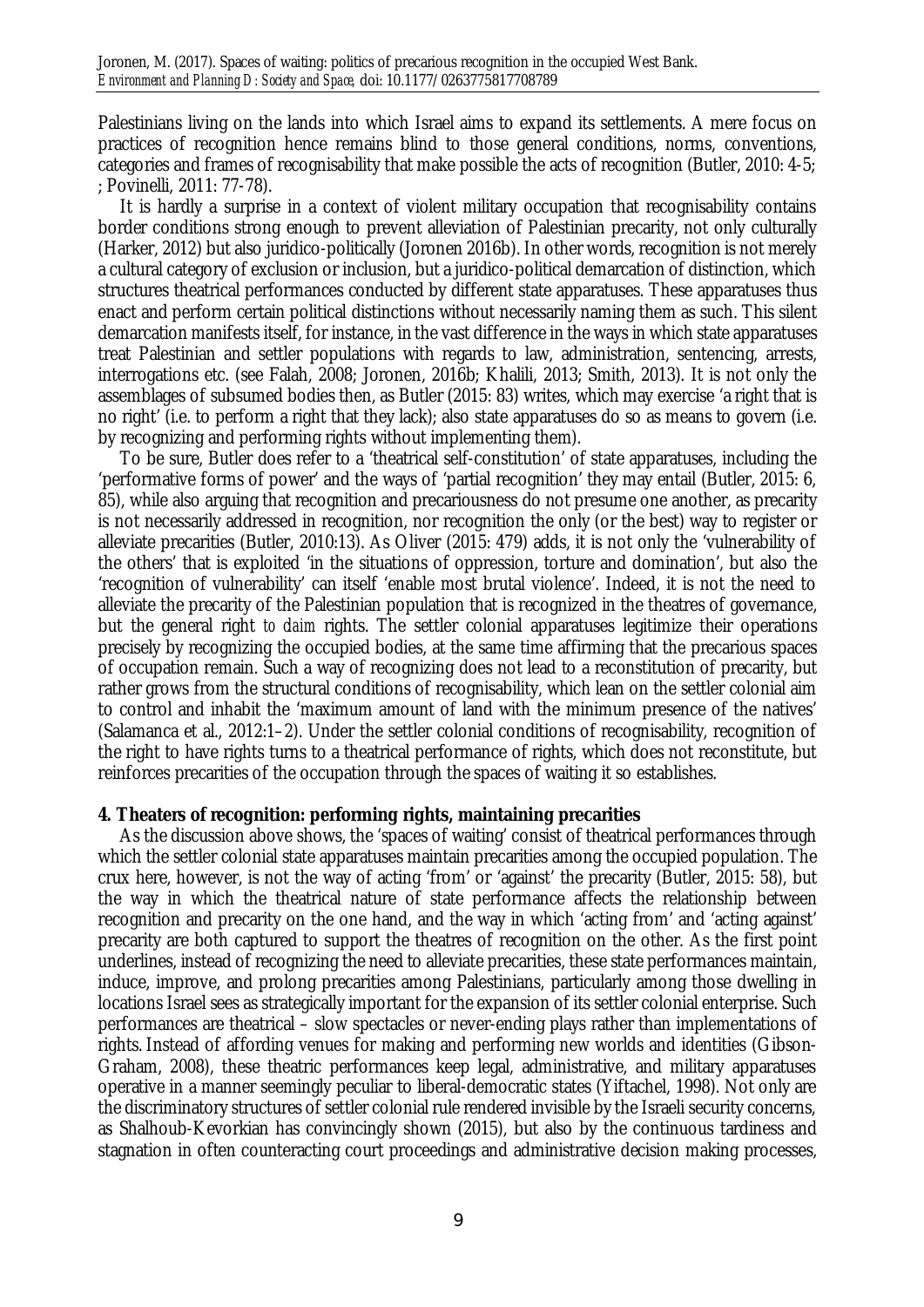which do so by maintaining precarity underneath the recognition they simultaneously claim to perform.

In addition to myriad ways of producing precarity through the liberal-democratic liturgies of legality, these theaters also capture the non-violent Palestinian resistance and the shared sense of injustice inside their functions of control. As the road and well construction projects in Tuqu' highlighted, Palestinian landowners and municipalities are well aware of the fact that engaging in court processes is more likely to lead to extended delays than justice and compensation. The reasons for operating within the legal frameworks nonetheless, are various: the negligible chance that complaints and petitions are accepted, the urge not to give more excuses for inducing further injustices, or the culturally shared persistence and 'steadfastness' of not giving up for the injustices of the occupation (See Joronen, 2017; Leshem, 2015). Yet, when drawn into processes of theatric recognition, forms of resistance and moods of injustice transform into a waiting rather than implementation of rights. These state performances can hence ignite, direct, or even vitalize Palestinian agency through recognition, yet they do so without improving the living conditions of the occupied. Such activation aims, somewhat paradoxically, to maintain the precarity of life by directing the energies that resist state induced precarity to an activity that maintains the precarious state of affairs.

As Mitch Rose (2014: 215–218) describes in his paper on 'negative governance', modes of government that are directed to use precarities of life also pose a challenge for both Foucauldian and Agambenian understandings of biopolitics and government(ality) (see Coleman and Grove, 2009; Legg, 2016). With 'negative governance', Rose refers to a form of state governance he faced during the work carried out in the village of *Nazlat al-Samman* in Egypt. By 'exposing villagers to the precariousness of life itself', Rose writes, the state did not 'attempt to control life but use life (in its inherent frailty) as a strategic asset' (Rose, 2014: 214). Such governance cannot be considered as a form of Foucauldian biopolitics, as it does not aim to protect life from the vulnerabilities. The basic function of biopolitics, as it operates to "improve life, to prolong its duration, to improve its chances, to avoid accidents, and to compensate for failings" (Foucault, 2003:253), is to mobilize life-improving techniques and thus to positively direct (often with a 'hopeful ethos') the conduct of a population to a desired direction (Rose and Abi-Rached, 2013; Millei and Joronen, 2016). Negative governance does the opposite: uses the precariousness of life as a means to govern. In fact, it is precisely for this reason that negative governance does not parallel to Agamben's thanatopolitical vision of biopolitics either: instead of sovereign state, in negative governance it is the inherent precariousness of living, which operates as an agent of governing (Rose, 2014). For Rose the Egyptian village was neither governed through the exceptionalities based on state's 'inclusive exclusion' of bare life from the political rights (Agamben, 2005: 23–24) nor regulated through the positive ethos of biopolitics, but rather controlled through the vulnerabilities maintained by the complete (but strategic) withdrawal of the state.

Even though Rose's discussion of 'negative governance' helps in further understanding how the production of precarity operates as a way of governing, the modality of government I have tried to capture with the discussion around theatric performance, recognition and precarity contains several characteristics which separate spaces of waiting from all the modes of government discussed above. Firstly, in the cases I described earlier, theaters of state apparatuses are not grounded on the *withdrawal* of the state apparatuses, nor a strategic refusal to govern, but on the gap between the recognition and the implementation of rights. It is precisely the gap that I call the *space of* precarious *waiting*. In other words, Palestinian bodies were not strategically abandoned to the authority of the life itself (i.e. to the existential precariousness of all living); they were rather caught into 'cycles of circulating and waiting' (Secor, 2007: 39), which offered recognition, but without alleviation of precarity. Instead of letting the inherent vulnerability, finitude, frailty, and unpredictability of life rule, these existential conditions were actively used in the theaters of recognition, not only to govern and manage Palestinian life, but also to support the aims of the settler colonial regime.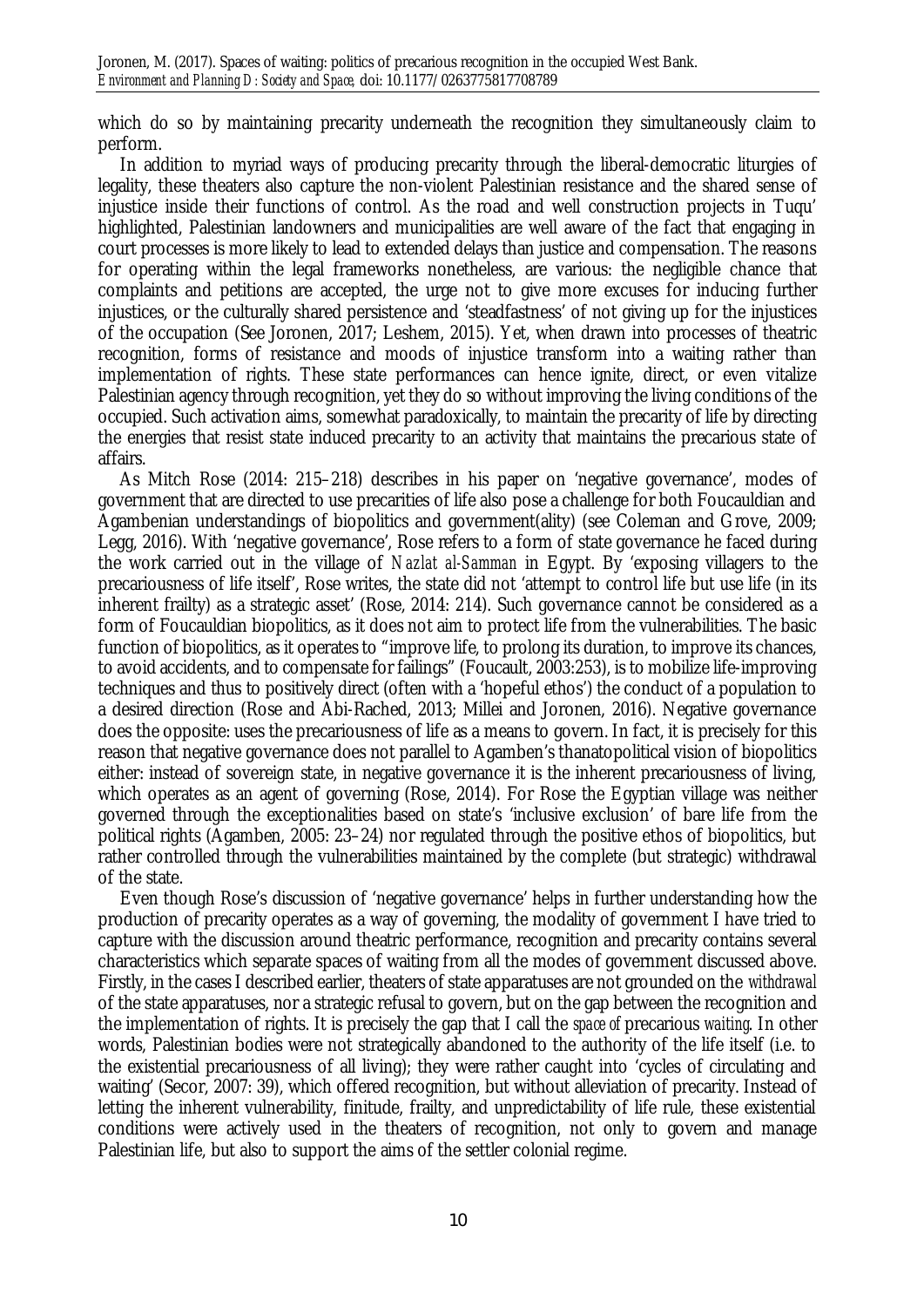Secondly, although the waiting cannot be grounded on the biopolitical functions of the state, particularly as the waiting does not remove but maintains and increases vulnerabilities, it nonetheless does require that the Palestinian right to have rights is recognized. Such recognition may engender and foster the agency of the precarious, as the events in Tuqu' and Nahalin show, but merely to maintain the theaters of recognition. It is for the same reason such waiting cannot operate as a form of thanatopolitical abandonment (cf. Hammami, 2016: 169) – the Palestinian right to rights is not abandoned, but recognized in the theaters of state apparatuses. In this regard 'theaters of recognition' could be seen as a part of the 'liberal lawfare', which invocates, as Khalili writes (2013:4), law and legality 'as structuring the conduct of war' waged to maintain, for instance, 'the regimes of occupation', 'counterinsurgencies' or 'War on Terror'. In theatres of recognition, however, legality is not a structuring condition but merely enacted – left without actualization, and so to support the discriminatory structures of the settler colonial rule. Law is an 'instrument of legitimation' as Khalili holds (contra Schmitt and Agamben), but not due to its malleable power to justify and legalize brutalities of liberal wars, but rather due to its ability to hide the theatric nature of settler colonial recognition. In these theaters, legality is not stretched to its interpretative limits, nor is law given a status to ensure administrative compliance and excessive use of military force (Khalili, 2013: 67). What is at stake in the spaces of waiting is a practice of government delaying, stalling and denying the implementation of (recognized) rights. As a part of the settler colonial rule, law is an instrument that legitimizes settler colonial privileges by maintaining what these privileges fundamentally lean on: the precarity of the occupied.

Thirdly, in such theaters we can find both, repressive and productive forms of governance simultaneously at play. Unlike studies that suggest the separation of biopolitical governmentality from the repressive practices of the state (Parsons and Salter, 2008), or the 'productive bio-power' from the 'deductive sovereign power' (Ojakangas, 2005), these theaters show how a recognition of rights and agency can simultaneously repress and subjugate the ones recognized. As Athena Athanasiou (Butler and Athanasiou, 2013: 30–31) also recalls, there is a need to 'critically engage the integral coimplication and coevalness' of the subjugating functions of power and the productivity in capacitating modes of living (see also Joronen, 2016a; Mbembe, 2003; Prozorov, 2013). This can be achieved by looking at concurrent and unexpected configurations of power in their overlapping, often complex and conflicting ways of operating in relation to one another. While offensive measures for eliminating Palestine from the landscapes (Fields, 2012), or Palestinians from humanity (Shalhoub-Kevorkian, 2014), have been (and still are) used to maintain the occupation, in other instances settler colonial aims are implemented through less belligerent legal and administrative processes that separate the political recognition from the reduction of politically induced precarities.

### **4. Conclusion**

As I have shown in the previous pages, spaces of waiting operate as a way of government that actively maintains the precarious situation of the colonized. While in the case of precarity the governmental aspect is more or less evident, with regard to performativity and recognition, more discussion is still required for teasing out their manifold and complex uses in different configurations of power. In this paper, I have suggested that one way to do so is by looking at the theatrical scenes of state apparatuses, which recognize the Palestinian right to have rights, but simultaneously capture Palestinian non-violent resistance and sense of injustice into performances that do not change the precarious conditions that catalyzed Palestinian claims for rights in the first place. Such slow-motion government can be applied in different stages and processes of government – in administrative permit-processes, as the road and well construction projects in Tuqu' showed, but also when the implementation of court decisions are prolonged with constant friction in administrative practices, or put on hold due to the 'security reasons'. Moreover, these precarities may be prolonged through myriad techniques, including slow processing, endless requirements of additional documentation, exacting permit requirements, demolition orders placed during the pending processes, endless waiting of building permits, protection of unauthorized outposts, impunity regarding the settler vigilantism,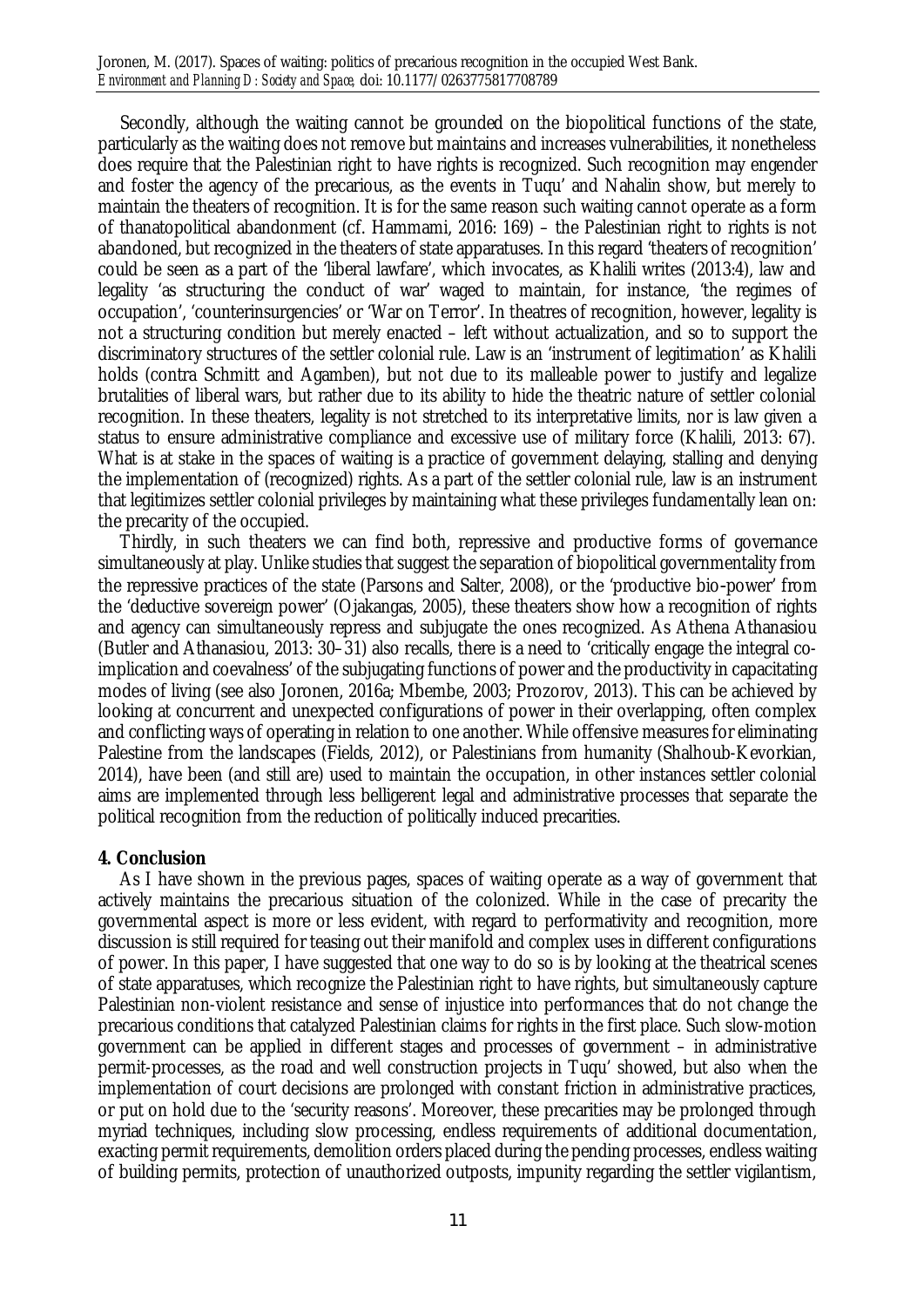or the counteracting decisions of different state apparatuses. The right to claim rights, security and proper governance may hence be recognized, but under the settler colonial conditions of recognizability, which subjugate the Palestinian population under precarious living conditions. As Coulthard (2007) and Daigle (2016) have also shown in the context of indigenous rights in Canada, when 'politics of recognition' is implemented by the colonial state, it easily ends up reproducing the existing configurations in colonial power relations.

Yet, production of precarity does not merely subsume Palestinians of occupied territories into passive targets of power, but also forces and pushes them to act against the induced precarity. It is a unique counter-strategy to vitalize the forces of resistance to serve the theaters of state governance, particularly as such directing maintains the precarity of colonized lives by turning resistance of precarity into an activity, which maintains the precarious situation itself. Such circularity is not a 'Foucauldian circle' (Cadman, 2010: 541; Hamann, 2009; Rose, 2014: 216), where state apparatuses simultaneously respond to and reinforce the problem, which they on the one hand create, but on the other hand make a central concern of the state. It is rather a vicious circle, which makes justice the state's concern without changing the precarious situation of the ones governed. Such a circle should not be seen as a mere mistreatment of 'authentic' liberalism, but as a form of settler colonial violence with 'bloody hands and honeyed tongues' (Khalili, 2013: 4). It is an attempt and omission at the same time – an instrument of legitimation that simultaneously responds and maintains the problem, not by reinforcing it, but by strategically failing to remove the underlying precarities and structural discrimination. Even though in this sense juridical, administrative and political recognition of the Palestinian right to have rights may encourage and catalyze Palestinian agency, eventually the process benefits the aims of the settler colonial regime. These theaters may thus promote administrative, legal and security procedures peculiar to liberal-democratic states, but simultaneously delay them in order to make time and space for the settlement expansion, often to a point where outposts are persistent enough to become combined with the existing settlement infrastructure, as the discussion of Tekoa D exemplified.

By investing the above-discussed forms of recognition and management, the state of Israel is able to vitalize, polish and legitimize its settlement enterprise, while at the same time depleting the livelihood of Palestinian spaces, even to a point of making them 'legally' disposable. In this, even though the discussions put forward by Rose and Butler help to show how the origin of government resides on the inherent vulnerability and precariousness of life, attention should be paid to those ways of governing through which precarity becomes induced, framed and produced. Rather than focusing on 'lawlessness' of the occupation, or the obvious forms of power and politics (e.g. Gordon, 2008; Parsons and Salter, 2008), more attention should be hence paid on the unorthodox configurations of power constituting manifold precarities, not only in close relation to the sites of everyday life, but by using law and administrative means as less aggressive and hostile tools for hiding the settler colonial violence of the occupation.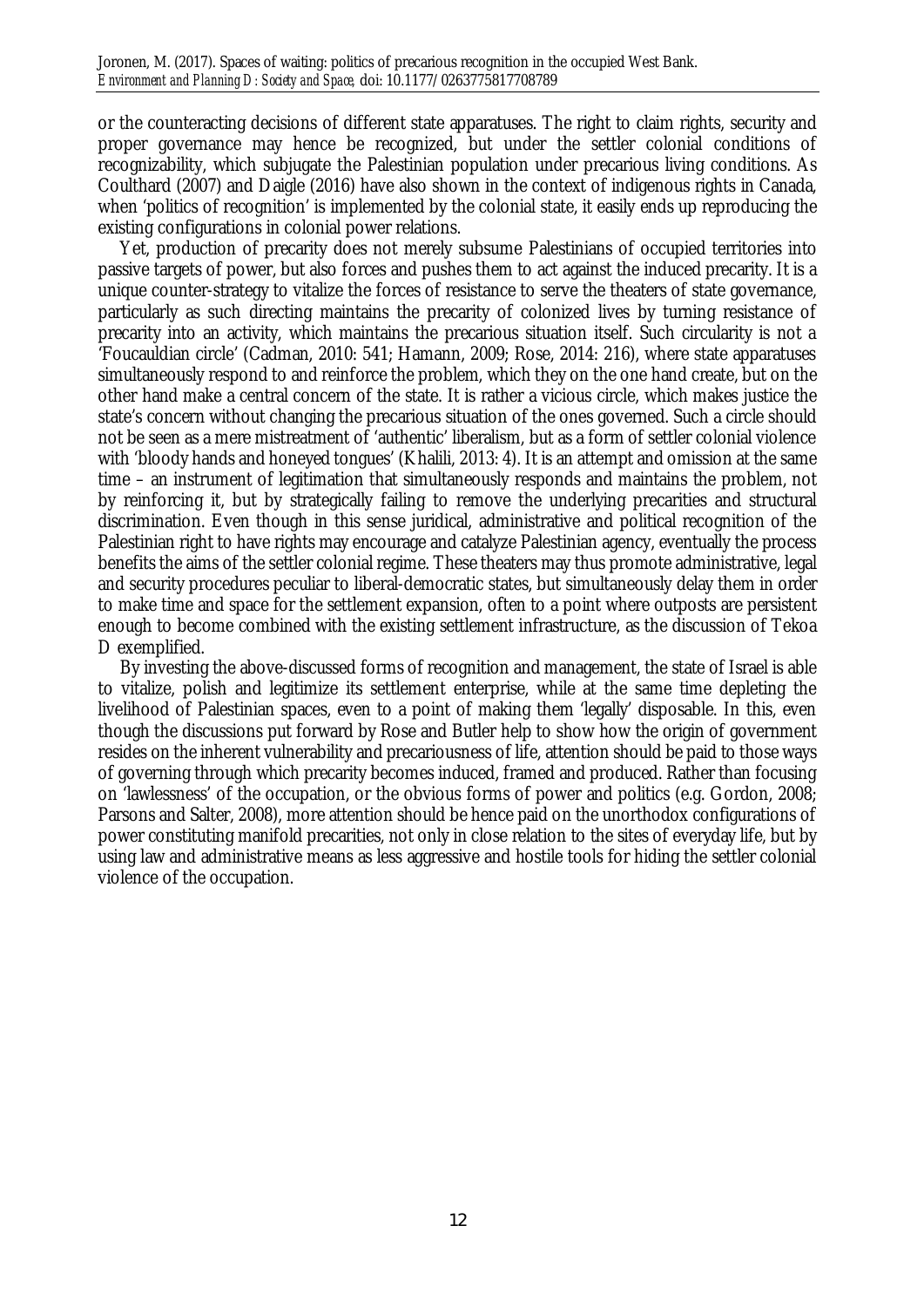**References**

- Agamben G (1998) *Homo Sacer: Sovereign power and bare life*. Stanford: Stanford University Press.
- Agamben G (1999) *Potentialities: Collected essays in philosophy*. Stanford: Stanford University Press.
- Agamben G (2005) *State of Exception*. Chicago: The University of Chicago Press.
- Amir M (2016) Revisiting politicide: state annihilation in Israel/Palestine. *Territory, Politics, Governance* (online), doi: 10.1080/21622671.2016.1231630
- ARIJ (2010) Tuqu' Village Profile. *Palestinian Localities Study*. Jerusalem: Applied Research Institute Jerusalem.
- ARIJ (2015) *The settlement of Tekoa*. Jerusalem: Applied Research Institute Jerusalem.
- Auyero J (2012) *Patients of the State. The politics of waiting in Argentina*. Durham & London: Duke University Press
- Bissell D (2007) Animating Suspension: Waiting for Mobilities. *Mobilities* 2(2), 277-298.
- Blaser M (2014) Ontology and indigeneity: On the political ontology of heterogenous assemblages. *Cultural Geographies* 21: 49–58.
- Blumenthal M (2015) *The 51 day war. Ruin and resistance in Gaza*. London: Verso.
- B'tselem (2014) The West Bank. Settlements and the Separation Barrier, November 2014. Available at: http://www.btselem.org/download/201411 btselem map of wb eng.pdf (accessed 10 November 2016)
- Butler J (2005) *Precarious life. The powers of mourning and violence*. London: Verso.
- Butler J (2010) *Frames of war. When is life grievable?* London: Verso
- Butler J (2015) *Notes toward a performative theory of assembly*. Harvard: Harvard University Press.
- Butler J (2016) Rethinking vulneralibility and resistance. In: Butler J, Gambetti Z and Sabsay L (eds) *Vulnerability in resistance*. Durham: Duke University Press, pp. 12-27.
- Butler J and Athanasiou A (2013) *Dispossession: The performative in the political*. Cambridge: Polity Press.
- Cadman L (2010) How (not) to be governed: Foucault, critique, and the political. *Environment and Planning D: Society and Space* 28: 539–556.
- Coleman M and Grove K (2009) Biopolitics, biopower, and the return of sovereignty. *Environment and Planning D: Society and Space* 27: 489-507.
- Coulthard GS (2007) Subjects of empire: Indigenous peoples and the 'politics of recognition' in Canada. *Contemporary Political Theory* 6: 437–460.
- Cresswell T (2012) Mobilities II: Still. *Progress in Human Geography* 36(5):645–653
- Daigle M (2016) Awawanenitakik: The spatial politics of recognition and relational geographies of Indigenous self-determination. *The Canadian Geographer* 60: 259–269.
- Darling J (2014) Another letter from the Home Office: reading the material politics of asylum *Environment and Planning D: Society and Space* 32: 484-500.
- EWASH (2016) *EWASH concerned by water restrictions in the West Bank resulting from Israeli discriminatory policies*. The Emergency, Water, Sanitation and Hygiene Group. Available at: http://www.ewash.org/sites/default/files/inoptfiles/160621%20-%20EWASH%20PR- %20Water%20Restrictions%20West%20Bank%20Result%20of%20Israeli%20Discriminatory%
- 20Policies.pdf (accessed 30 November 2016) Falah G-W (2005) Peace, deception and justification for territorial claims: the case of Israel. In: Flint D (ed) *The geographies of war and peace. From death camps to diplomats*. Oxford: Oxford University Press, pp. 297-320.
- Falah G-W (2008) Geography of ominous intersection with interrogation and torture: reflection on detention in Israel. *Third World Quarterly* 29: 749–766.
- Fields G (2012) 'This is our land': collective violence, property law, and imagining the geography of Palestine. *Journal of Cultural Geography* 29: 267-91.
- Fisk R (2007) *The great war for civilisation. The conquest of the Middle East*. New York: Vintage Books, Random House Inc.
- Foucault M (2003) *'Society Must Be Defended'. Lectures at the College de France, 1975-1976*. New York: Picador.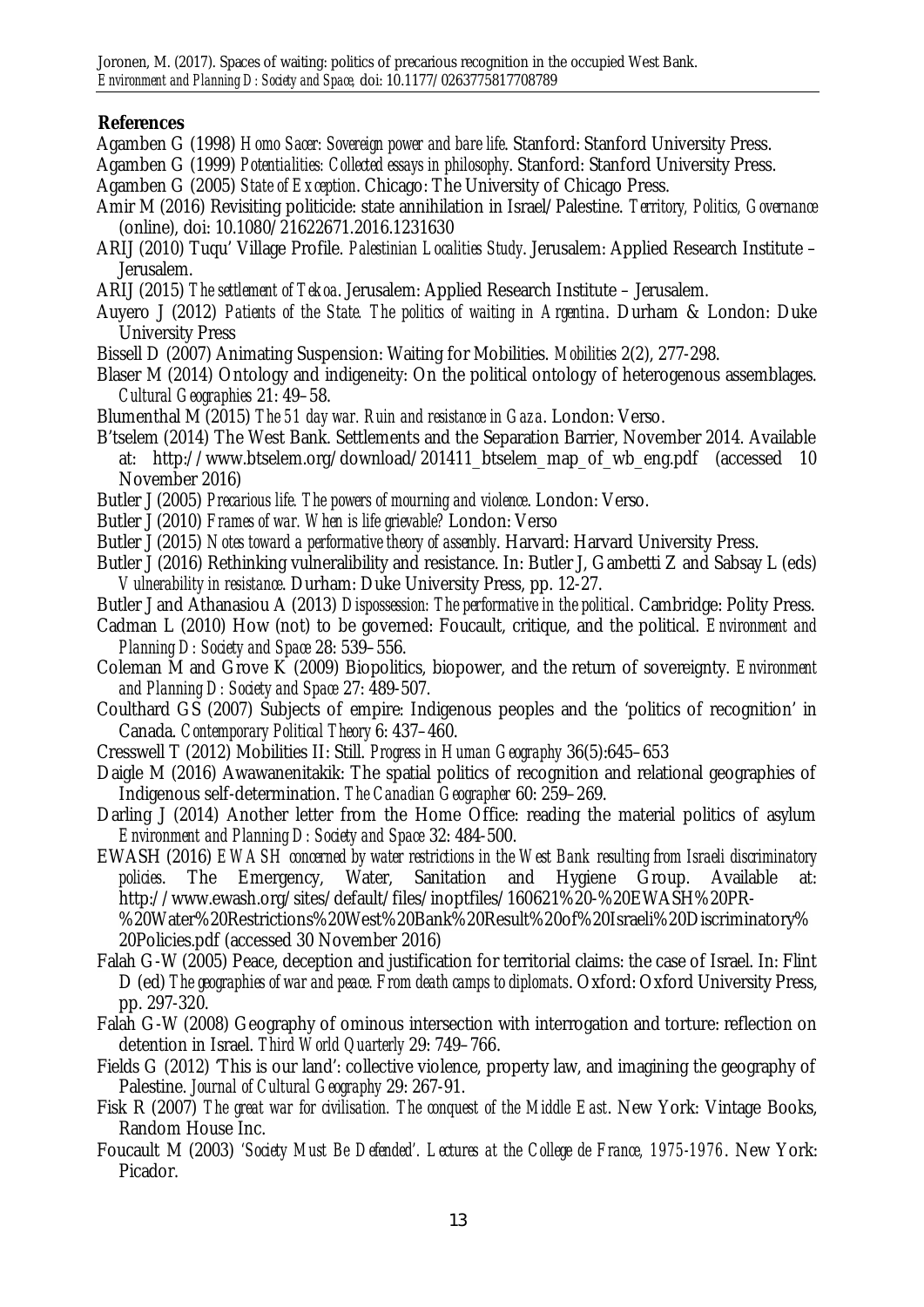Gibson-Graham JK (2008) Diverse economies: performative practices for 'other worlds'. *Progress in Human Geography* 32: 613–632.

Gordon N (2008) *Israel's Occupation*. Berkeley: University of California Press.

Griffiths M (2017) Hope in Hebron: The Political Affects of Activism in a Strangled City. *Antipode* 49(3): 617–635.

Hamann T (2009) Neoliberalism, governmentality, and ethics. *Foucault Studies* 6: 37–59.

Hammami R (2016) Precarious politics: the activism of ´bodies that count' (aligning with those that don't) in Palestine's colonial frontier. In: Butler J, Gambetti Z and Sabsay L (eds) *Vulnerability in Resistance*. Durham: Duke University Press, pp. 167-190.

Hansen TB and Stepputat F (2005) Introduction. In: Hansen TB and Stepputat F (eds) *Sovereign Bodies. Citizens, Migrants, and States in the Postcolonial World*, Princeton: Princeton University Press, pp. 1-38.

Harker C (2012) Precariousness, precarity, and family: notes from Palestine. *Environment and Planning A* 44: 849-865.

Hyndman J and Giles W (2011) Waiting for what? The feminization of asylum in protracted situations. *Gender, Place & Culture* 18(3):361-379.

Jeffrey C (2008) Waiting. *Environment and Planning D: Society and Space* 26: 954-958.

Jeffrey C (2010) Timepass: Youth, class, and time among unemployed young men in India. *American Ethnologist* 37(3): 465–481.

Joronen M and Häkli J (2016) Politicizing Ontology. *Progress in Human Geography*, (online): doi: 10.1177/0309132516652953

Joronen M (2017) 'Refusing to be a victim, refusing to be an enemy'. Form-of-life as resistance in the Palestinian struggle against settler colonialism. *Political Geography* 56: 91–100.

Joronen M (2016a) 'Death Comes Knocking on the Roof': Thanatopolitics of Ethical Killing during Operation Protective Edge in Gaza. *Antipode* 48(2): 336–354.

Joronen M (2016b) Politics of Precarious Childhood. Ill Treatment of Palestinian Children under the Israeli Military Order. *Geopolitics* 21(1): 92-114.

Khalili L (2013) *Time in the shadows. Confinement in counterinsurgencies*. Stanford: Stanford University Press.

- Kearns G (2013) The Butler affair and the geopolitics of identity. *Environment and Planning D: Society and Space* 31: 191–207.
- Kotef H (2015) *Movement and the Ordering of Freedom. On Liberal Governance of Mobility*. Durham: Duke University Press.
- Lazaroff T (2015) I don't believe salvation will come from this government. *The Jerusalem Post*, 14 May 2015.

Legg S (2016) Subject to truth: Before and after governmentality in Foucault's 1970s. *Environment and Planning D: Society and Space* 34(5): 858-876.

- Levinson C (2015). 2.026 Settlement Houses Build on Private Palestinian Land, Right-wing Study Finds. *Haaretz*, 12 May 2016.
- Leshem N (2015) 'Over our dead bodies'. Placing necropolitical activism. *Political Geography* 45: 34-44.

Lloyd D (2012) Colonialism and the State of Exception: The Example of Palestine/Israel. *Settler Colonial Studies* 2: 59-80.

Lorey I (2015) *State of Insecurity.* London: Verso.

Mbembe A (2003) Necropolitics. *Public Culture* 15: 11–40.

Millei Z and Joronen M (2016) The (bio)politicization of neuroscience in Australian early years policies: fostering brain-resources as human capital. *Journal of Education Policy* 31(4): 389-404.

Ministry of Planning and Administrative Development (2015) *First Monitoring Report 2014 of the National Development Plan (NDP) 2014-16*. State of Palestine: Monitoring and Evaluation Directorate.

OCHA (2014a) *Area C vulnerability profile*. East Jerusalem: United Nations Office for the Coordination of Humanitarian Affairs in Occupied Palestinian Territory.

OCHA (2014b) *Area C of the West Bank: Key Humanitarian Concerns, Update August 2014*. East Jerusalem: Office for the Coordination of Humanitarian Affairs occupied Palestinian territory.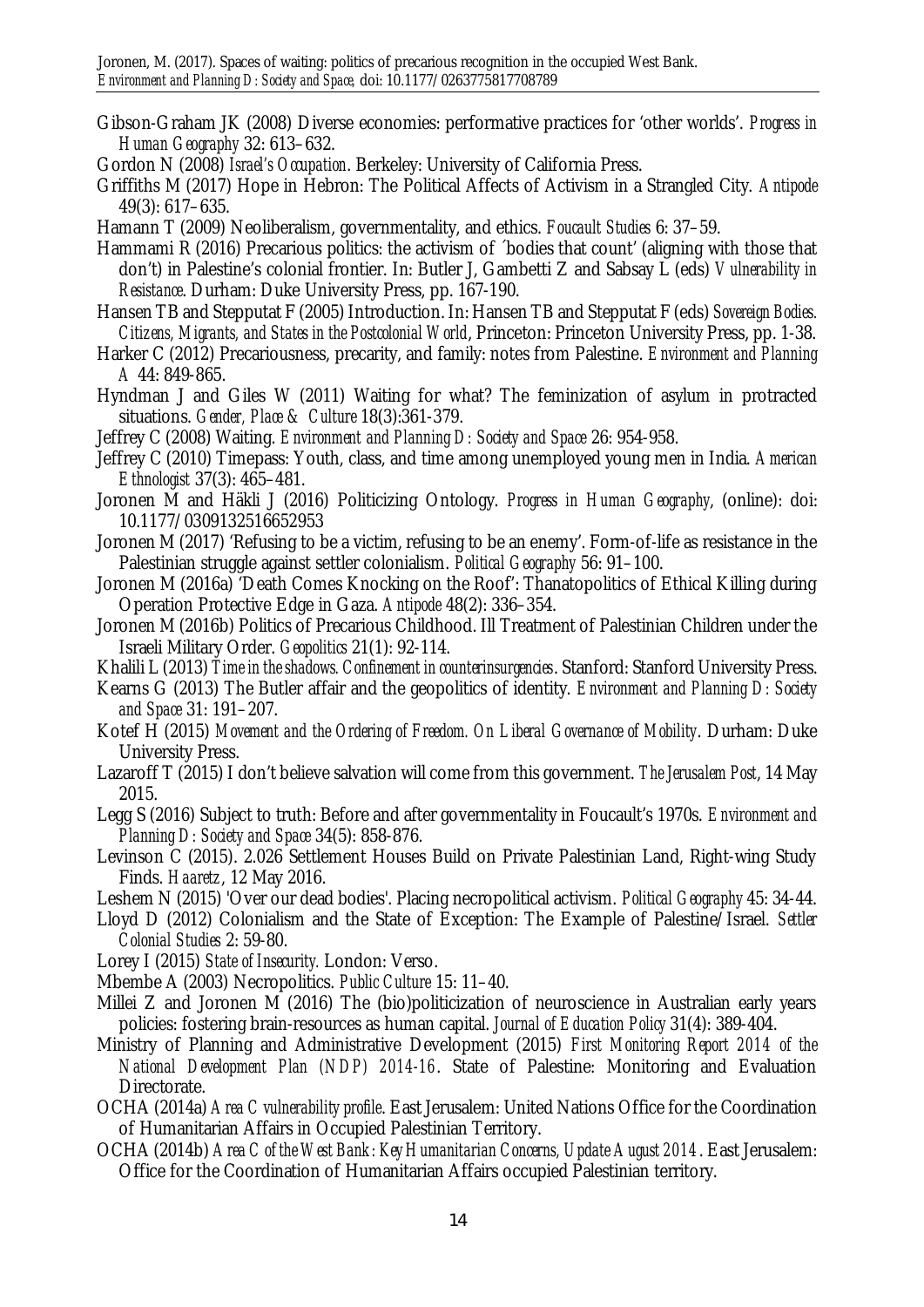- OCHA (2015) *Under Threat. Demolition orders in Area C of the West Bank*. Available at: https://www.ochaopt.org/demolitionos/demolition\_orders\_in\_area\_c\_of\_the\_west\_bank\_en.p df (accessed 30 November 2016)
- Ojakangas M (2005) Impossible Dialogue on Bio-power: Agamben and Foucault. *Foucault Studies* 2: 5-28.

Oliver K (2015) Witnessing, Recognition, and Response Ethics. *Philosophy & Rhetoric* 48(4): 473-493.

- Ophir A, Givoni M and Hanafi S (eds) (2009) *Power of inclusive exclusion. Anatomy of Israeli rule in the Occupied Palestinian Territories*. New York: Zone Books.
- Parsons N and Salter MB (2008) Israeli Biopolitics: Closure, Territorialisation and Governmentality in the Occupied Palestinian Territories. *Geopolitics* 13: 701–723.
- Pascucci E (2015) Diaspora, Immobility, and the Everyday Politics of Waiting: Young Iraqi Refugees in Contemporary Cairo. In: Gorman A and Kasbarian S (eds) *Diasporas of the Modern Middle East*. Edinburgh: Edinburgh University Press, pp. 338-369.
- Peteet J (2008) Stealing Time. *Middle East Report* 38: Available at: www.merip.org/mer/mer248 (accessed 1 December 2016)
- POICA (2015) The Israeli occupation authorities ban the opening of an agricultural road in Tuqu'. Available at: http://www.poica.org/details.php?Article=8491 (accessed 30 November 2016).
- Povinelli E (2011) *Economies of Abandonment.* Durham & London: Duke University Press.
- Prozorov S (2013) Powers of Life and Death: Biopolitics beyond Foucault. *Alternatives: Global, Local, Political* 38: 191-193
- Ram M (2015) Colonial conquests and the politics of normalization: The case of the Golan Heights and Northern Cyprus. *Political Geography* 47: 21–32.
- Ram M (2013) White But Not Quite: Normalizing Colonial Conquests through Spatial Mimicry. *Antipode* 46: 736-753.
- Rose M (2014) Negative governance: vulnerability, biopolitics and the origins of government. *Transactions of the Institute of British Geographers* 39: 209–223.
- Rose M (2016) A Place for Other Stories: Authorship and Evidence in Experimental Times. *Geohumanities* 2(1): 132-148.
- Rose N and Abi-Rached JM (2013) *Neuro*. Princeton, NJ: Princeton University Press
- Salamanca OJ, Qato M, Rabie K, and Samour S (2012) Past is Present: Settler Colonialism in Palestine. *Settler Colonial Studies* 2: 1-8.
- Secor A (2007) Between longing and despair: state, space and subjectivity in Turkey. *Environment and Planning D: Society and Space* 25: 33-52.
- Selby J (2003) *Water, power and politics in the Middle East. The other Israeli-Palestine conflict*. London: I.B. Tauris.
- Shalev R (2012) *Under the Guise of Legality. Israel's Declarations of State Land in the West Bank*. Jerusalem: B'Tselem.
- Shalhoub-Kevorkian N (2014) Human suffering in colonial contexts: reflections from Palestine. *Settler Colonial Studies* 4: 277-290.
- Shalhoub-Kevorkian N (2015) *Security Theology, Surveillance and the Politics of Fear*. Cambridge: Cambridge University Press.
- Smith R (2013) 'A Danger to the Region': Subaltern Geopolitics of Palestinians Detained in Israeli Prisons. *The Arab World Geographer* 16: 75-100.
- Staeheli L (2008) Political geography: difference, recognition, and the contested terrains of political claims-making. *Progress in Human Geography* 32: 561-570.
- Stahl Z (2015) *Under the Radar. Israel's silent policy of transforming unauthorized outposts into official settlements*. Yesh Din and The Rights Forum.
- Standing G (2011) *The Precariat. The New Dangerous Class*. London: Bloomsbury.
- Sundberg J (2014) Decolonizing posthumanist geographies. *Cultural Geographies* 21: 33–47.
- Tawil-Souri H (2011) Qalandia Checkpoint as Space and Nonplace. *Space and Culture* 14(1): 4-26.